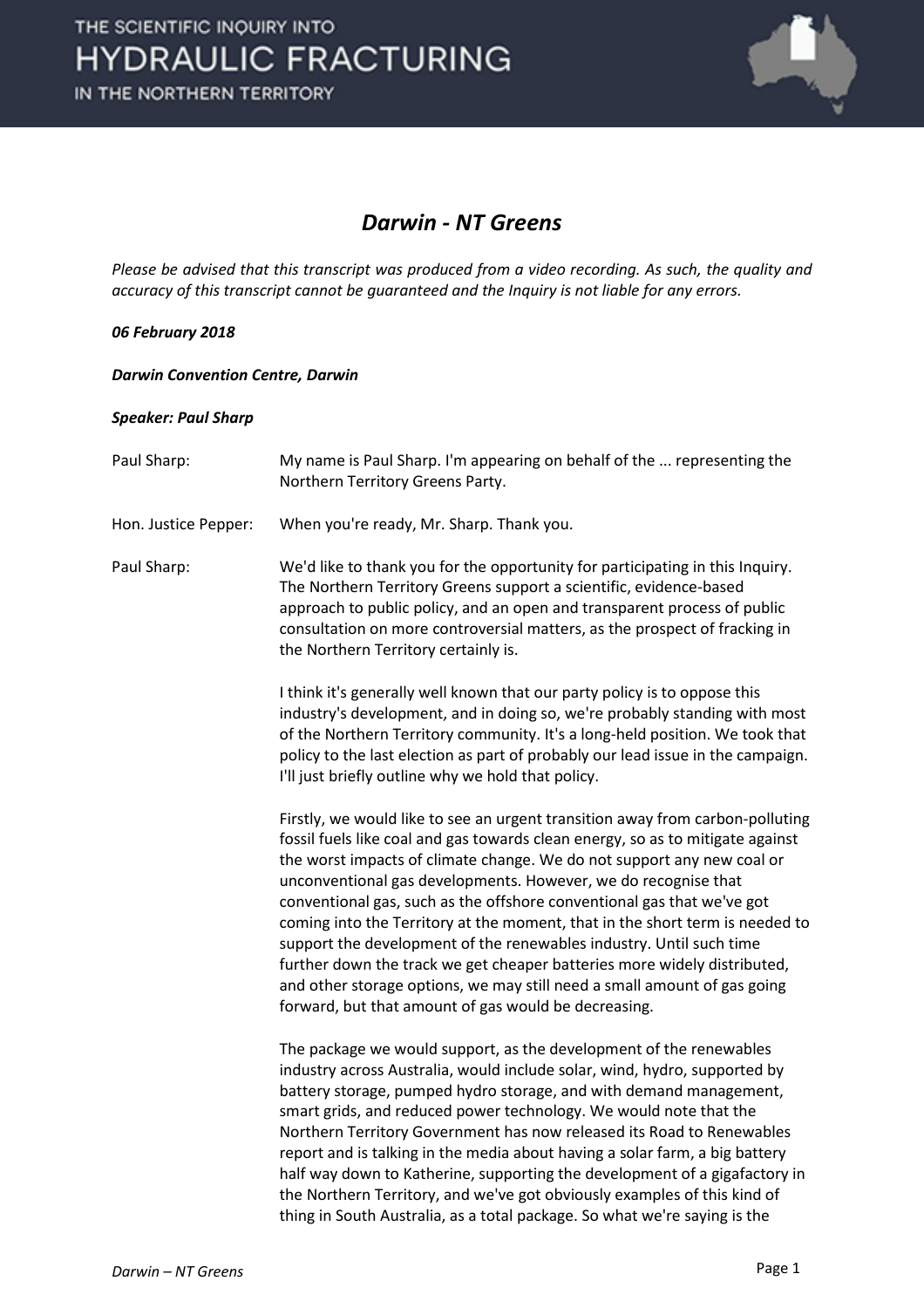

Northern Territory Government itself, the audience of your final report, is already on that wavelength.

Secondly, there's the groundwater issue in the Northern Territory is particularly important as a local issue, as I'm sure you've heard many times. In particular, it's the main source of water outside of Darwin for all the rural population, regional population. There is no social licence for fracking in the Northern Territory, and this isn't just the urban people. In particular, the traditional owners in the zones where fracking is proposed are actually contesting fracking agreements, and protesting, and so on, as well. It's a local, regional, and Northern Territory-wide lack of social licence. We don't think, under the circumstances and given the history, that there's likely ever to be a social licence in the Northern Territory.

We also note that most of the other states and territories in Australia have already got fracking bans and moratoriums in place. It's not just the Northern Territory. It's actually in Australian culture that we're moving away from this industry.

There is no business case. The economic impact statement relies on one single well as evidence of the productivity and potential economic returns. You can't generalise from that, that a whole gas field will have similar figures. That's normal. In the mining and petroleum industries, you've got to assess your resource thoroughly before you can come up with a figure, and of course, it's different in every region. You can't just model it based on another location, which renders the rest of the economic impact statement as a hypothetical, and certainly not a scientific report.

The other side of the economic argument is now that renewables are cheaper. At the moment, it would seem certainly solar and wind are cheaper. The prices of those are coming down rapidly, continuing to come down. At the moment, you could argue that the cost of batteries is still high and not coming down as quickly, but in the foreseeable future, the next 5, 10 years, the whole package of renewables is likely to be clearly cheaper than going gas, gas by itself, that is.

Finally, we don't believe the Northern Territory, sadly, has the regulatory capacity to adequately regulate this industry. There is a history of a lack of political will in adequately resourcing the regulation system, and we're not seeing any progress with that at the moment with the current projects such as the McArthur River Mine. The Montara oil spill was reported after the Inquiry as having poor Northern Territory regulatory regime as being a contributing factor, and there's various legacy mines and so on. You've heard it all before. So, we don't think that proper regulation can actually be achieved at the moment. Maybe it's because we're too small a state. We just don't have that capacity to handle this level of technical environmental responsibility.

Now, I'll just go through each of the chapters, make a few comments about each one in order, keep it simple for you so that it all flows through in the same order as the report. On water quantity, obviously as you know,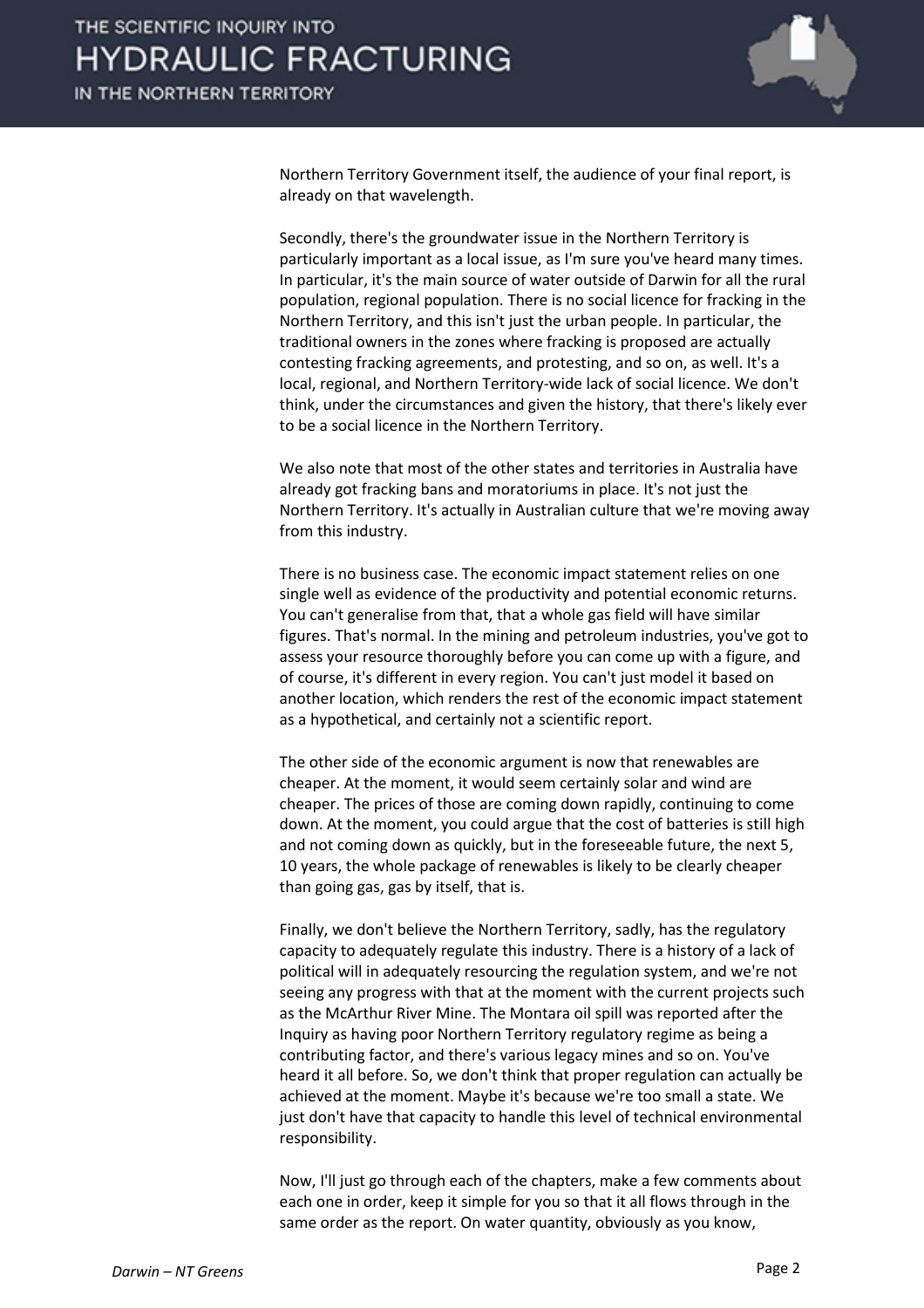

fracking is a water-intensive industry, and that the Northern Territory regional areas are groundwater-dependent. Those two things are in conflict. The question is how much water might be available. Last time I was here, I was suggesting possibly groundwater availability might actually be a limiting factor in how big an industry you might be able to create, because if you don't have the water to actually get the job done, you can't do it. You've pointed out it's probably not going to be economically viable to truck water in. You weren't going to build any dams for this situation, and so on, so it could be a key issue.

In the area Beetaloo Basin, where we're treating that as a case study, it's halfway in terms of rainfall and evapotranspiration between Darwin and Alice Springs, so it's actually quite limited, because if you subtract one from the other, you only get one or two hundred millimetres per year available. Alice Springs, in the dry area of course, relies entirely on a single nonreplenishable source of water, and as I understand it, it's gradually being depleted, so I would suggest they can't afford to lose any groundwater.

The Northern Territory Greens welcome the recommendation of a comprehensive groundwater study, in fact it's essential, and an expansion of the water management district, and splitting it into the north and south, because there they've got different characteristics with rate of flow and so on, and a new water allocation plan that includes the people of Beetaloo area as its focus. This work must be completed before a final decision on the viability of fracking is made by the Government if the community is to have any confidence that the risks associated with available water quantity have been properly addressed.

We'd also be a little bit concerned about the industry investing large amounts in exploration only to discover, once the groundwater study is complete, that they can't proceed to production because of this limiting factor. We would see that as another one of your 'has to be done' before exploration activities. We would like to say that because this is a possibility, it should be explicitly stated in your report. That justifies, then, the delay that I am suggesting occurs. You'd have to state that in the report to justify it.

Moving on to water quality, leaks and spills continue to be a risk. Whatever the regulations, you've still got human error and so on. We've seen the Katherine situation. You can't fix, as far as we know, the groundwater aquifer, and once contamination occurs, then your domestic supply, your horticultural supply, etc., pastoral, if it's not going straight into humans, it could also be going through the food chain. This could be the radioactive materials, etc.

We also note that the well integrity failures and abandoned wells is ... Well integrity failures, you're talking about a 0.1% risk, which is one in 1,000. If you've got 1,000 wells, that's an impact that's likely to occur. In terms of abandoned wells, you say, "We don't know," but logic would suggest that steel will be corroded by salt, concrete will eventually break down in the long term. We don't know how long that would take, exactly, and as you've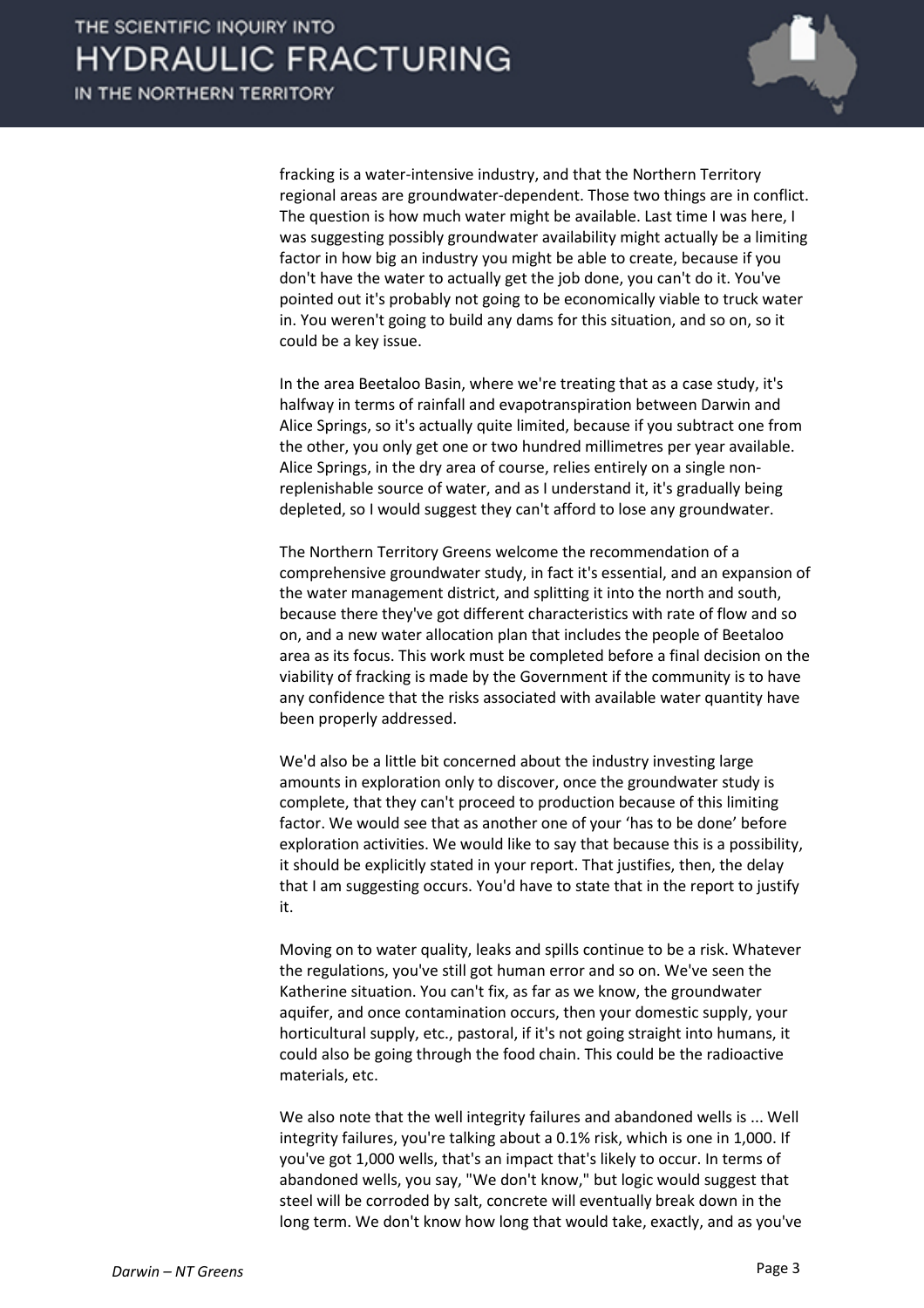

suggested in your report, that needs further investigation, but at this stage, it's an unmitigated impact.

Moving on to land, the land chapter, landscape amenity. The vegetation out there is fairly sparse in that part of the world. The drill wellheads stick up in the air. They're only two kms apart. Pretty much the whole area is going to be impacted from a landscape amenity point of view. It will be turned into an industrialised landscape, and there's no getting around that. That's an unmitigated impact.

The weeds problem, once it gets out of control, as we've seen with most of the weeds in the Northern Territory, you never get it back under control again. That's a risk that's unlikely to be mitigated. You can try and prevent it. You could have requirements for washing down vehicles going into the area, etc., but what we're seeing in real life is it's unlikely to happen. We'd also be concerned about the rehabilitation after the industry pulls out, but we'll assume that gets factored into the environmental management plans.

On greenhouse gases, you mentioned a Liberal National Party target for 2030. There could be a change of government within the lifetime of the project, with a higher target, likely. Certainly Labor's got a higher target. The Greens have got an even higher target. If we have balance of power, as has been seen before, we're likely to be pushing the target in that direction, so we feel that it should, I guess, set a higher target in your final report.

There are recommendations, you've got submissions on this, for a higher target being necessary if we are to transition towards the 2050 target of zero emissions, which is also part of our Paris Agreement, which isn't in your report. If it was, you'd see that finishing the industry in 2043, or after delays 2045, you're getting towards 2050, when we're still going to be producing, fracking gas at a time when we're supposed to be having zero emissions.

Moving on to methane, which has been a very technical topic, and their fugitive emissions. We really struggled reading that particular chapter, or that part of it. In particular, there's methane figures all over the place, and the scientists among us all agreed that we got confused, which is a bit sad. So, we're hoping that you tidy up that chapter so it's a bit more readable. If scientists can't understand it easily, laypeople have got no chance.

You tried to settle on an actual figure for the methane releases as a sort of estimate, which is a fine effort. We appreciate that your credentials in climate science on the panel are limited because that wasn't selected for in the first place, so we respect that struggle, and acknowledge that you've basically concluded that there is a big discrepancy between things like inventory methane, and field-tested methane, and so on, and it's hard to estimate, but if you could maybe pick up a higher-level figure based on the principle of ... Sorry, what is it?

Paul Sharp: Precautionary principle. Of course, thank you. Then that would increase your estimate of greenhouse gas emissions. We'd also suggest that you bring the 100-year time frame down to a much smaller level. I would like to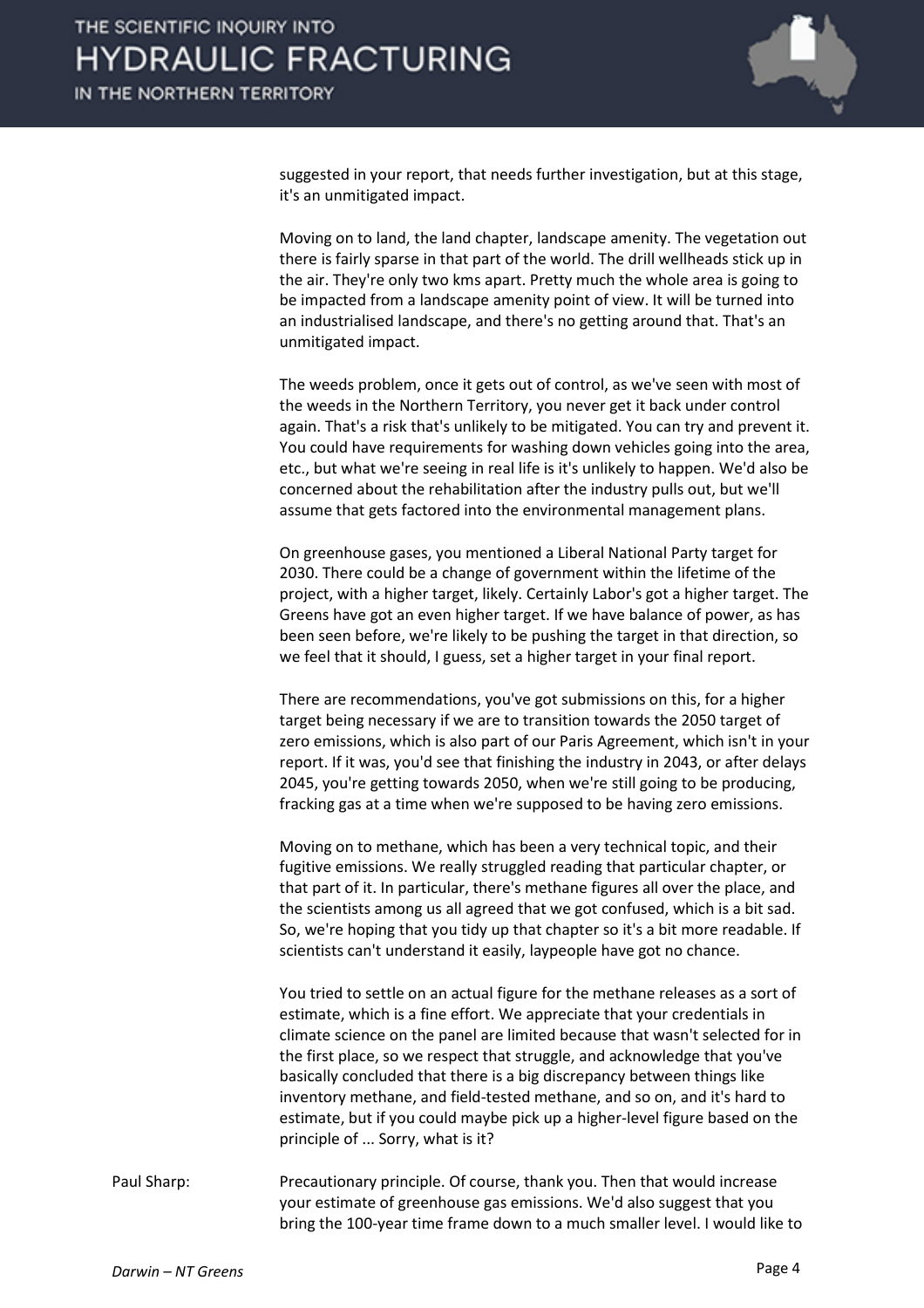

discuss that in more technical detail, that if you brought it down to the reality of the average Territorian's lifetime, it'd come out to about 2070, and it would effectively double your estimate of the global warming effect from methane emissions. Also, I've got more on that, but I'll save that for later, if I get a chance.

The final aspect on methane emissions is you've chosen the lower option on the three production levels. You've chosen the breeze option, which is lower. If you actually were going to be consistent with the economic impact statement's range of possible scenarios, you should actually be listing the methane potential of the lowest, medium, and highest category of production. If you apply all of those recommendations, times 2, times 2, times 10, perhaps you've underestimated methane by as much as 40 times, which is a huge contributor to upstream greenhouse gases.

You've already heard plenty of other people talking about having all your baselines and various other studies done before exploration rather than production. That includes on health and lots of other things. I'll come back to that, too. Under health, we think you've underestimated the psychosocial impacts. We're going to present you with a study in our written response that has come out more recently. I suspect you haven't looked at it previously. We also suggest that perhaps the U.S. studies shouldn't be dismissed quite as easily. Some of it can be applied. I'll skip that.

It's part of an economic impact, as well, and an impact on the local healthcare systems if you have a lot of fracking in the area, including the psychosocial aspects. These can be hidden costs that actually come out as externalities that the taxpayer pays for.

Moving on to Aboriginal people and impacts, we congratulate you on grasping and having a good understanding of the below-ground issues for Aboriginal people, but we suggest that more than one meeting with Traditional Owners would be needed in most cases to negotiate most of the agreements. We also compliment you on recognising the language issues make more difficult the difficulty of informing them adequately. What we suggest is that you factor in the exploration company having to provide funding so that the Aboriginal people can seek independent advice. We suspect the Aboriginal Areas Protection Authority people, while well intentioned and experienced in other areas, probably lack the specific industry technical advice, and it's yet to be tested as to whether they would have that capacity.

The negotiations with the Aboriginal people should be done without hurry. They have to consult with their own people quite thoroughly, because part of their culture is worrying about future generations' impacts. As I said before, there is no social licence to operate. Your quote of the overwhelming community opinion that you have seen being not safe, not trusted, and not wanted, isn't something that's going to be going away. It's actually an indication that these people are not giving any social licence to operate anytime soon.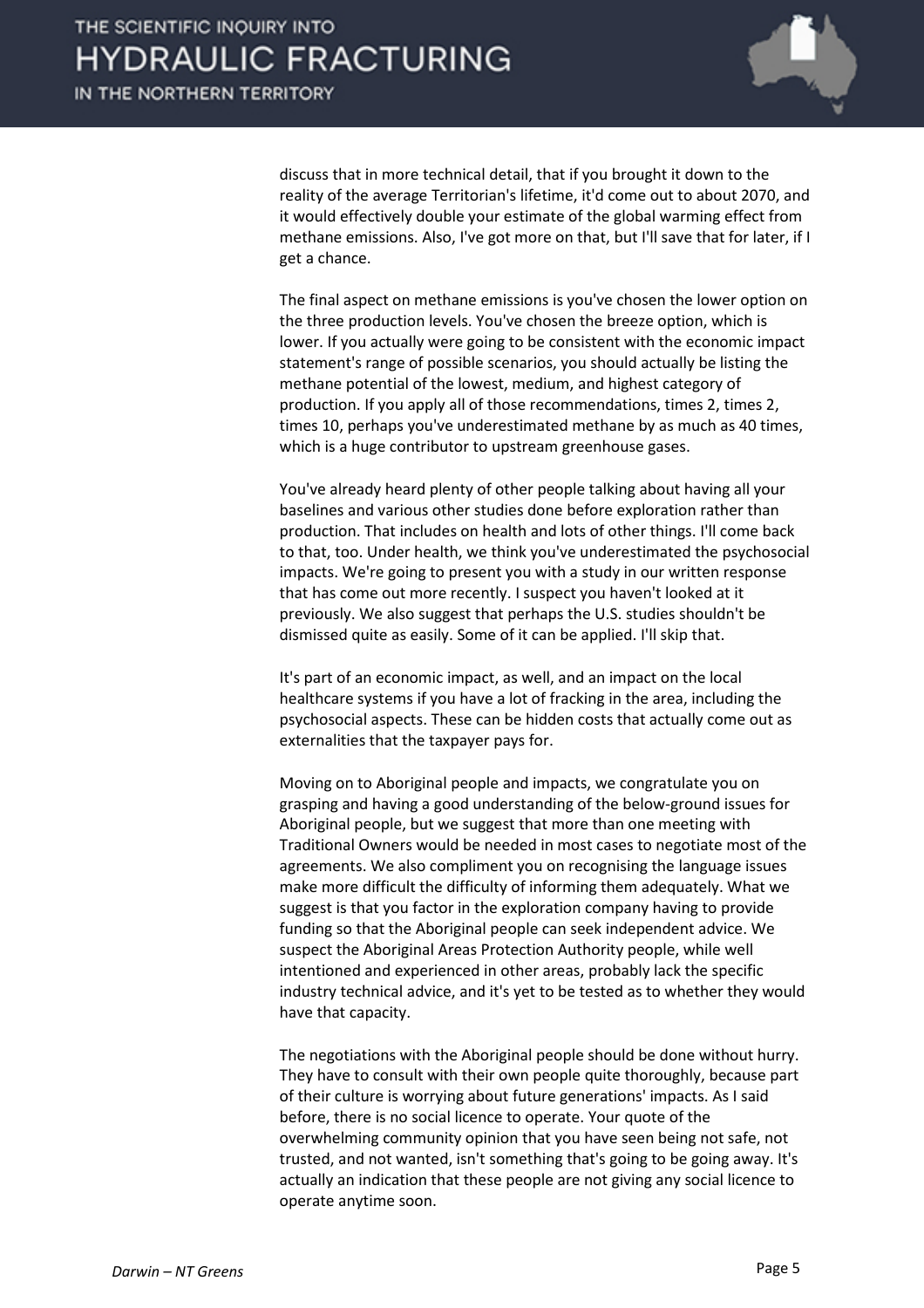# THE SCIENTIFIC INQUIRY INTO **HYDRAULIC FRACTURING**

IN THE NORTHERN TERRITORY



### Okay.

| Hon. Justice Pepper: | Your time is officially up. It was a little while ago, but if you-                                                                                                                                                                                                                                                                                                                                                                                                                                                                                                                                                                                                                                                                                                                                                                                                                                                                                                                                                                                                                                                                                                                                                                                                                                                                                                                                                                                                                                                                                                                                                                                                                                                                                                                                                                                                                                                                                                                                                                                                                                                                                                                                 |
|----------------------|----------------------------------------------------------------------------------------------------------------------------------------------------------------------------------------------------------------------------------------------------------------------------------------------------------------------------------------------------------------------------------------------------------------------------------------------------------------------------------------------------------------------------------------------------------------------------------------------------------------------------------------------------------------------------------------------------------------------------------------------------------------------------------------------------------------------------------------------------------------------------------------------------------------------------------------------------------------------------------------------------------------------------------------------------------------------------------------------------------------------------------------------------------------------------------------------------------------------------------------------------------------------------------------------------------------------------------------------------------------------------------------------------------------------------------------------------------------------------------------------------------------------------------------------------------------------------------------------------------------------------------------------------------------------------------------------------------------------------------------------------------------------------------------------------------------------------------------------------------------------------------------------------------------------------------------------------------------------------------------------------------------------------------------------------------------------------------------------------------------------------------------------------------------------------------------------------|
| Paul Sharp:          | I'm sorry.                                                                                                                                                                                                                                                                                                                                                                                                                                                                                                                                                                                                                                                                                                                                                                                                                                                                                                                                                                                                                                                                                                                                                                                                                                                                                                                                                                                                                                                                                                                                                                                                                                                                                                                                                                                                                                                                                                                                                                                                                                                                                                                                                                                         |
| Hon. Justice Pepper: | No. If you've got just a few more points to make, please make them. If not,<br>of course, you can always-                                                                                                                                                                                                                                                                                                                                                                                                                                                                                                                                                                                                                                                                                                                                                                                                                                                                                                                                                                                                                                                                                                                                                                                                                                                                                                                                                                                                                                                                                                                                                                                                                                                                                                                                                                                                                                                                                                                                                                                                                                                                                          |
| Paul Sharp:          | All right.                                                                                                                                                                                                                                                                                                                                                                                                                                                                                                                                                                                                                                                                                                                                                                                                                                                                                                                                                                                                                                                                                                                                                                                                                                                                                                                                                                                                                                                                                                                                                                                                                                                                                                                                                                                                                                                                                                                                                                                                                                                                                                                                                                                         |
| Hon. Justice Pepper: | submit in written form.                                                                                                                                                                                                                                                                                                                                                                                                                                                                                                                                                                                                                                                                                                                                                                                                                                                                                                                                                                                                                                                                                                                                                                                                                                                                                                                                                                                                                                                                                                                                                                                                                                                                                                                                                                                                                                                                                                                                                                                                                                                                                                                                                                            |
| Paul Sharp:          | Yes, okay. One of the economic issues is asset stranding if we get a<br>movement towards renewables more quickly than the lifetime of the<br>project. Most of the unconventional gas in the world needs to be left in the<br>ground. You've already had that from my other submission. I've mentioned<br>the lack of political will, resourcing, or capacity with the regulations. As far<br>as the independent regulator is concerned, we don't think having two<br>different ministers in the same government being in charge of the two sides<br>of regulation is independence. The EPA has a fairly poor reputation in recent<br>times, and there again, subject to a bit of government control.<br>We're suggesting the option of the independent statutory authority-type<br>regulator as being necessary, but to start that from scratch, it will take years<br>to develop the capacity. Then again, it's also subject to political expenditure.<br>We compliment you on your strategical SREBA we'll just say, the baseline<br>assessments. However, it must be completed before exploration. We agree<br>with that comment. Particularly in the case of methane, you can't have<br>exploration go in there and contaminate the area. You ruin your baseline<br>completely. It makes the whole thing pointless. As I said before with<br>groundwater, you've got an issue with do you have enough, and again, from<br>a baseline point of view, contamination.<br>One advice I have is, because you've got several stages going forward, I think<br>a project management plan would be appropriate as a structure, and if you<br>could do a Gantt chart, critical path analysis, so that you don't have<br>exploration occurring starting before you've completed the necessary steps<br>to actually make the regulation effective. If you actually work all of that out,<br>by the time you've developed the whole regulatory system, you've done<br>your SREBA, you've then gone through your exploration stage to figure out<br>whether the thing's economic. This is assuming you've got enough water, of<br>course. You're looking several years down the track, by which time you've |
|                      | probably lost your window of market, because the renewables will be<br>cheaper and cheaper.                                                                                                                                                                                                                                                                                                                                                                                                                                                                                                                                                                                                                                                                                                                                                                                                                                                                                                                                                                                                                                                                                                                                                                                                                                                                                                                                                                                                                                                                                                                                                                                                                                                                                                                                                                                                                                                                                                                                                                                                                                                                                                        |
|                      | To just come to a few conclusions, when you add up the total impacts from<br>all of the risk factors, that itself is a large amount. The totality is itself the<br>largest impact and risk. Your conclusion about acceptability, the word                                                                                                                                                                                                                                                                                                                                                                                                                                                                                                                                                                                                                                                                                                                                                                                                                                                                                                                                                                                                                                                                                                                                                                                                                                                                                                                                                                                                                                                                                                                                                                                                                                                                                                                                                                                                                                                                                                                                                          |

acceptable, I know it's in the terms of reference, but there is a distinction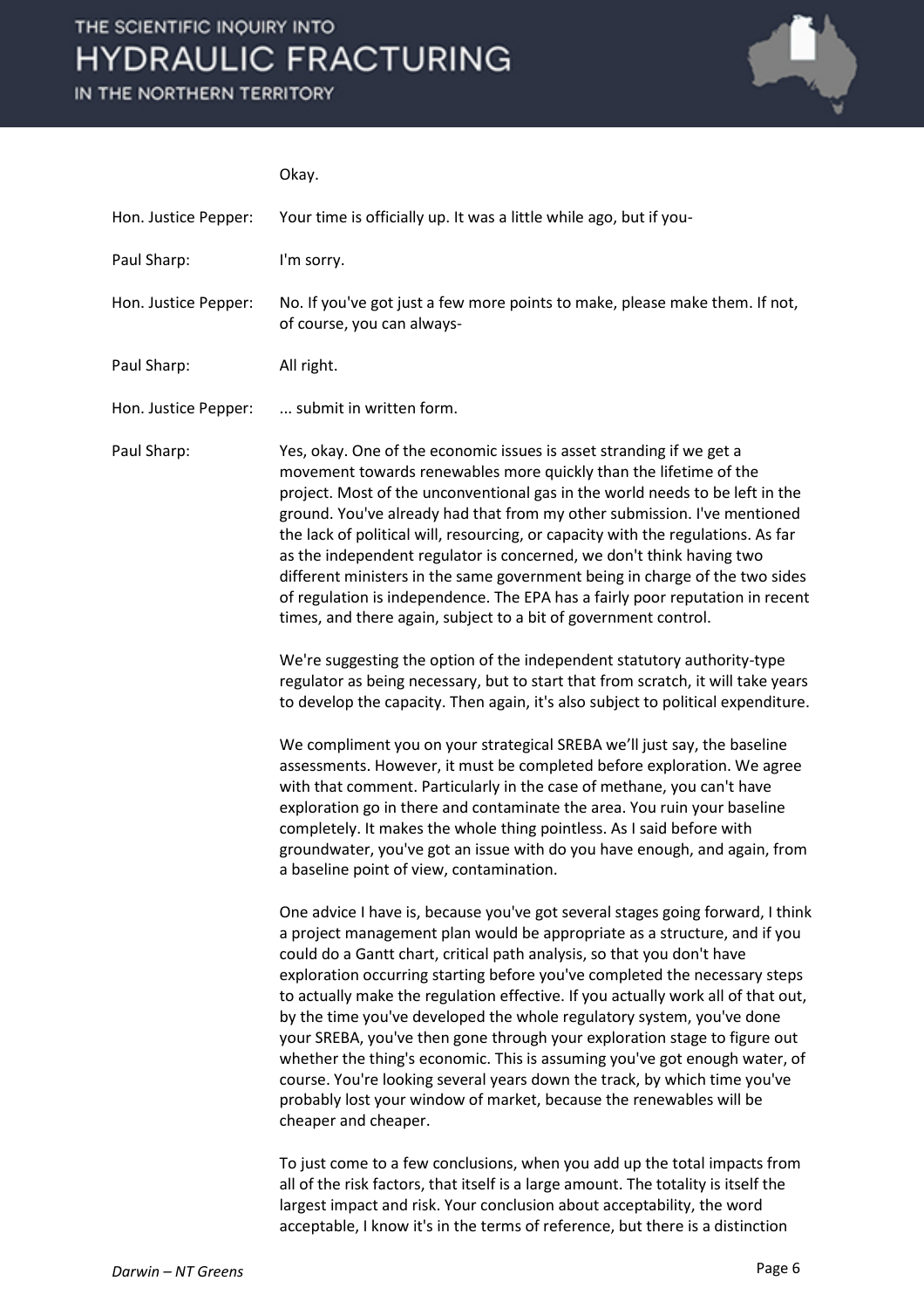IN THE NORTHERN TERRITORY



between a scientific conclusion of acceptability and a political statement. Certainly we feel that your final conclusion is a political statement, and a lot of the individual components are effectively a political statement. Acceptability? You can provide politicians with facts, but if there's an amount of risk that is significant to some extent, that's a political decision.

We suggest you could go through the report and create two separate lists, something that you guys can sign off as scientists on acceptability, and the other bits that you're leaving to the politicians to decide. At this stage, there's a lot of unknowns still out there. You cannot make a scientific conclusion from an unknown.

- Hon. Justice Pepper: Mr. Sharp, we do have people here from the NT Farmers who are behind you.
- Paul Sharp: Okay.
- Hon. Justice Pepper: They are waiting. They've been waiting patiently.
- Paul Sharp: That'll do.
- Hon. Justice Pepper: We really do need you to wrap up.
- Paul Sharp: Thank you very much for your patience.
- Hon. Justice Pepper: Thank you. No, that's all right. If you do have a written document, then please, if you haven't already submitted it.
- Paul Sharp: On that, we would hope to get, but we'll definitely get that to you within seven days.
- Hon. Justice Pepper: Wonderful. Thank you.
- Paul Sharp: It's a bit of a scribble at the moment.
- Hon. Justice Pepper: Excellent. No, thank you very much. I've got one question for you, which is that you, I think very early on in your presentation, you said that ... This is me paraphrasing, and please correct me if I'm doing you injustice, that conventional gas was effectively okay. It is an acknowledgement by you that we still need conventional gas. You referred to offshore, but I take it then, by conventional gas, you would also include onshore conventional gas.

Paul Sharp: yes.

Hon. Justice Pepper: I take it from that, then, that that would basically ... that includes the conventional gas coming from the Mereenie fields.

Paul Sharp: Ah yes.

Hon. Justice Pepper: You know, of course, that almost a third of those wells have been fracked.